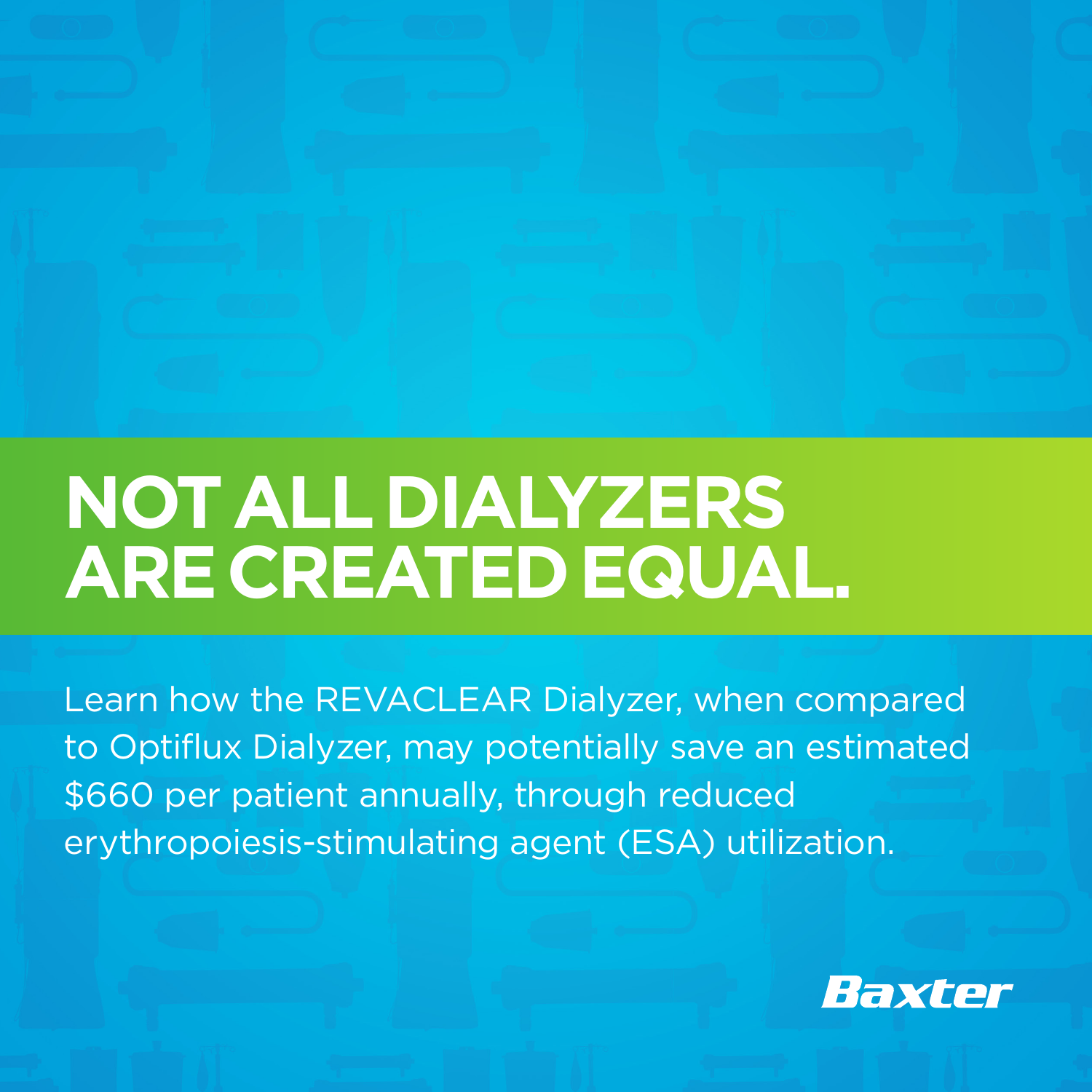# **REVACLEAR** DIALYZER AND ESA USE

In a large-scale retrospective, observational study (N~37,500), REVACLEAR Dialyzer was associated with up to 600 fewer units of ESA, with a median of 275 fewer units used per hemodialysis (HD) session compared with control dialyzers (p<0.05).<sup>1</sup>



#### **Estimated annual ESA savings of**



for one patient receiving 3 dialysis sessions per week\*1,2

\*This is a conservative average calculated over 12 months.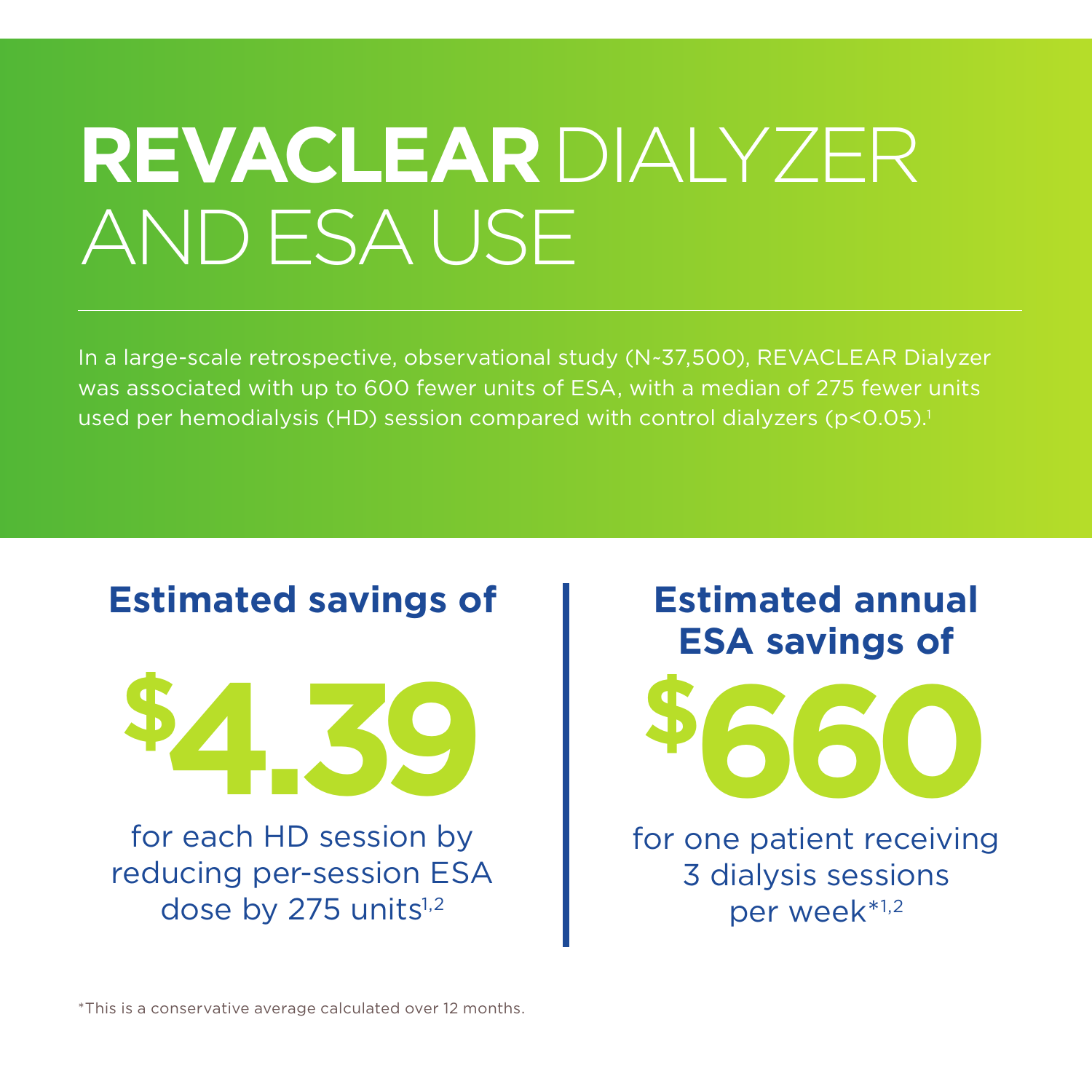## **Comparative effectiveness of dialyzers: a longitudinal, propensity score-matched study of incident hemodialysis patients**

The results on ESA use are from a comparative-effectiveness study commissioned by Baxter International with DaVita Clinical Research.<sup>1</sup>

- A retrospective study analyzed the 12-month records of 37,500 adult propensity-matched patients.<sup>1</sup>
- Study organizers evaluated the comparative effectiveness of commonly used dialyzers on measures of dialysis treatment, anemia management, inflammation, and dialyzer clotting.<sup>1</sup>
- Treatment with the REVACLEAR Dialyzer was compared with a control group of Optiflux 160 and Optiflux 180 high-flux dialyers.<sup>1</sup>

#### **Estimated cost savings with reduced ESA use**

Differences in ESA utilization may be economically significant to dialysis providers at the population level.<sup>1</sup> Under current reimbursement, injectable medications are covered by Medicare bundled payments for dialysis and the vast majority of endstage renal disease (ESRD) patients receiving dialysis are Medicare beneficiaries.1

Estimated savings are based on the 2016 average wholesale cost of EPOGEN (Epoetin alfa) of \$31.92 per 2000 IU.2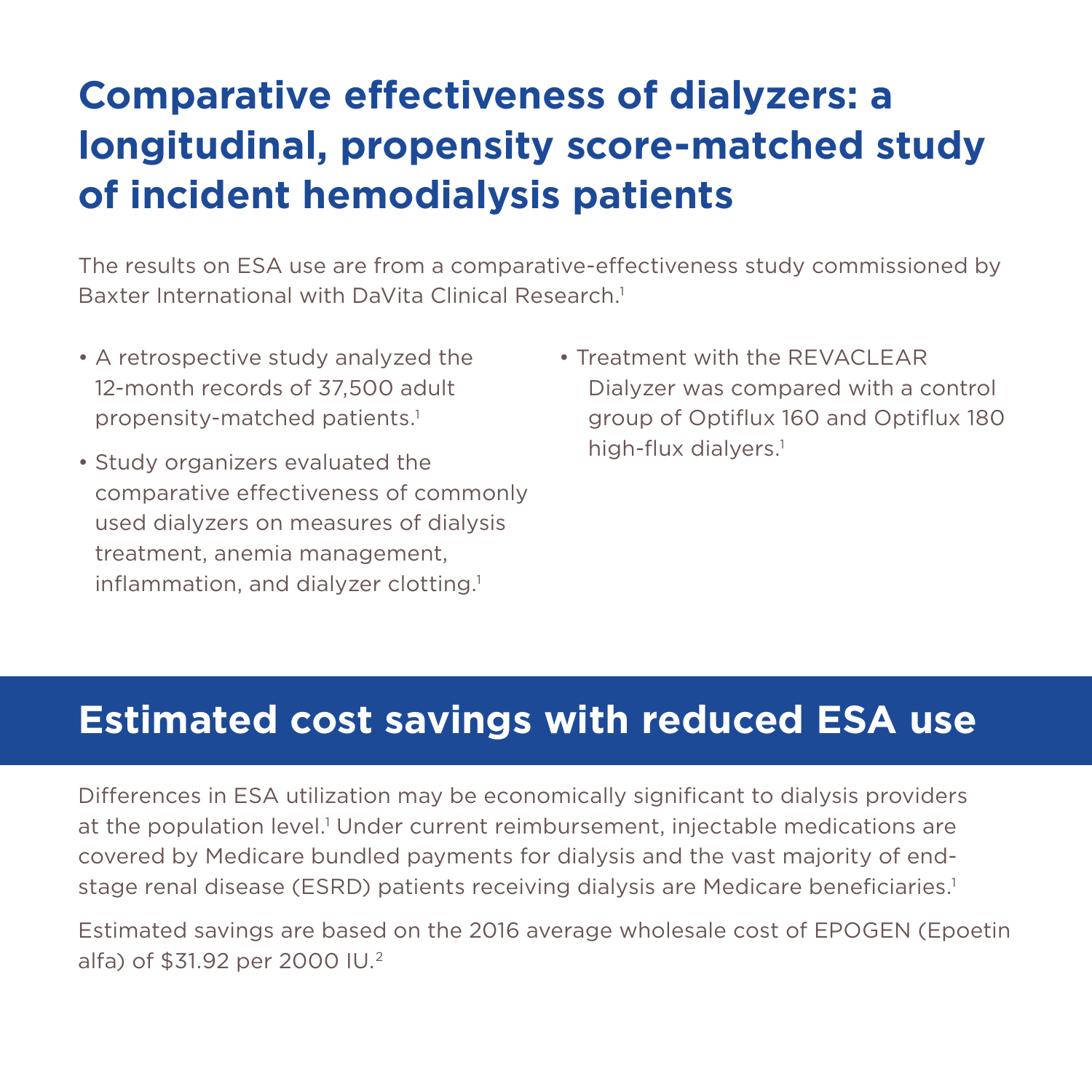# COMPARATIVE EFFECTIVENESS OF DIALYZERS

A longitudinal, propensity score-matched study of incident hemodialysis patients<sup>1</sup> Sibbel S, Hunt A, Laplante S, Beck W, Gellens M, Brunelli SM. *ASAIO journal*. Jul 20 2016.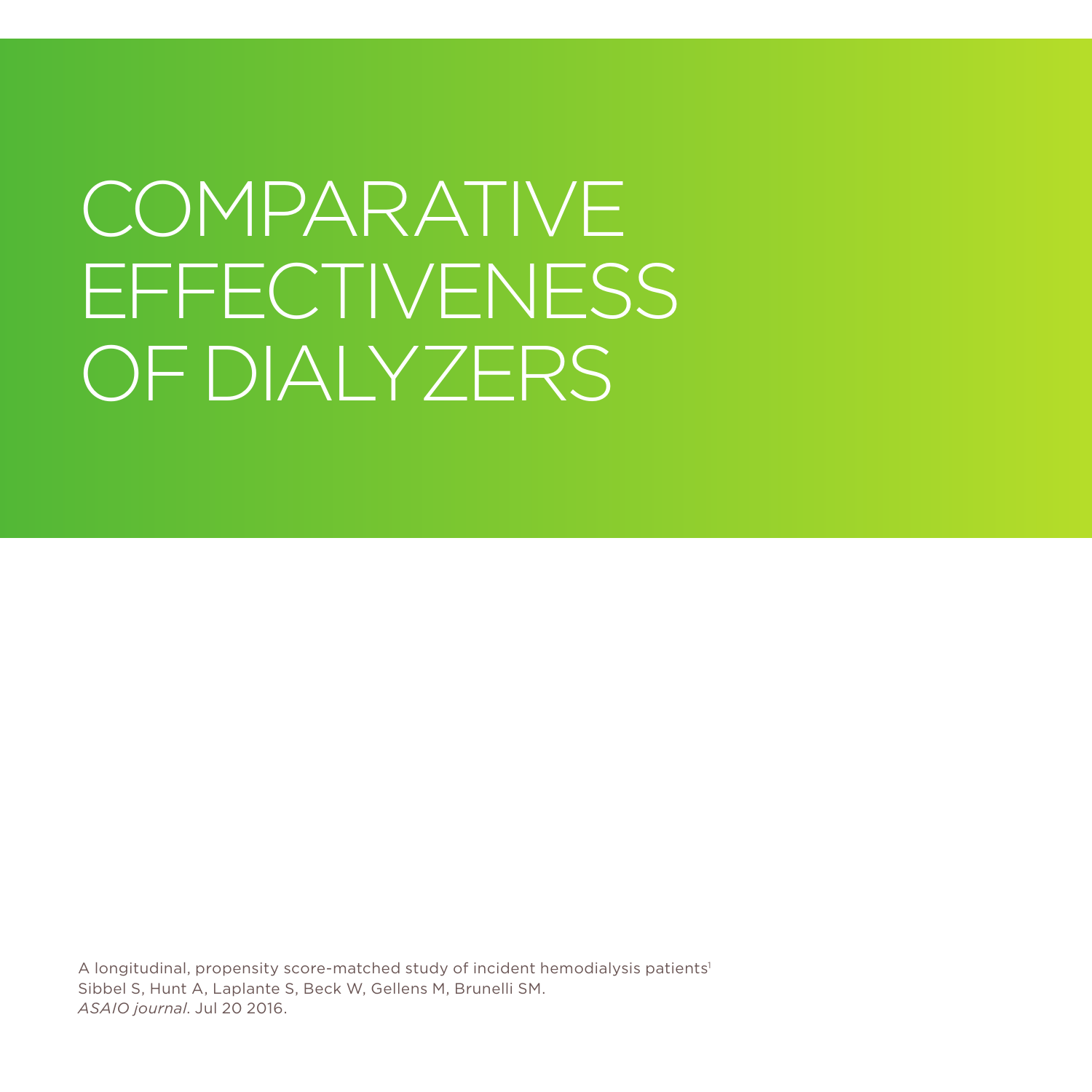## **Objective**

To evaluate comparative effectiveness of commonly used dialyzers on measures of dialysis treatment, anemia management, inflammation, and dialyzer clotting.

#### **Patient population**

The population included 37,500 U.S. adult HD patients who began in-center HD with a study dialyzer at least 3 times per week during the study period of January 2009 to December 2013.

Study arms included patients receiving dialysis with one of three dialyzers: the POLYFLUX and REVACLEAR (PAS-PVP) Dialyzer, Optiflux F160NR (PS-160) dialyzer, or the Optiflux F180NR (PS-180) dialyzer. Patients were excluded if they were younger than 18 years, Veterans Administration beneficiaries, or were on a dialysis modality other than in-center HD.



# **12 months**

follow-up between January 2009–December 2013

in-center HD with a study **3X** week per

dialyzer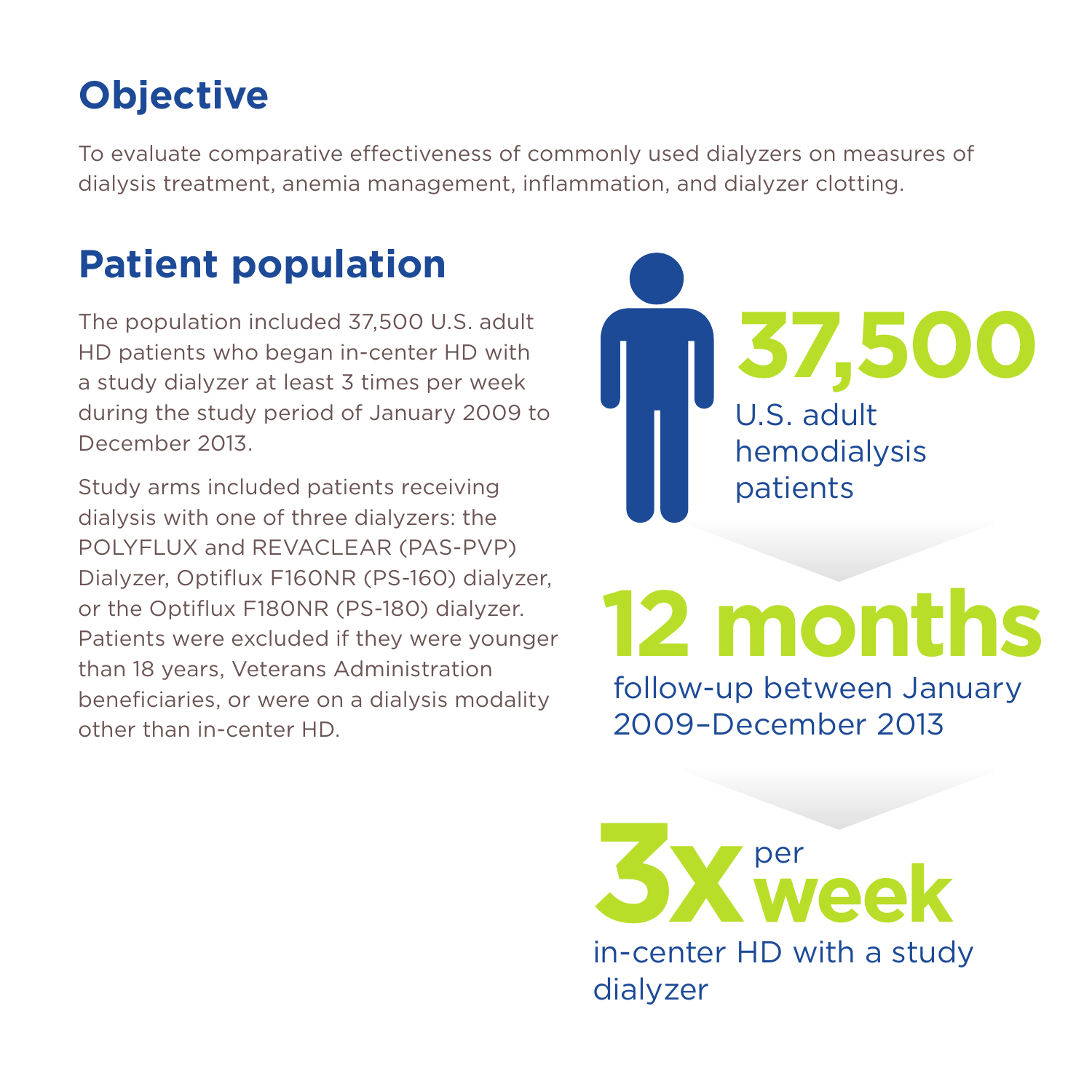#### **Methodology**

The study was a propensity-matched retrospective, observational analysis of preexisting, de-identified data from DaVita Clinical Research. Eligible patients were propensity-score matched 1:1 on a range of baseline characteristics, including age, gender, race, body weight, dialysis access type, and comorbidities such as diabetes, congestive heart failure, and coronary artery disease, among others.

#### **Results**

Dialyzer groups in the primary and secondary comparisons were well matched across all variables considered.

- No clinically meaningful differences in dialysis adequacy were observed between dialyzer groups.
- Most outcomes relative to inflammation and clotting parameters were comparable between groups.
- Statistically significant differences were observed in ESA and IV iron utilization over the first year of dialysis in select months. See accompanying chart to the right.
- Differences in IV iron utilization were small and not considered to be clinically significant.
- Hemoglobin concentrations were equivalent over the first year of dialysis.

#### **Discussion**

Treatment with PAS-PVP versus PS membrane dialyzers was associated with lower ESA utilizations and modestly lower IV iron doses at equivalent hemoglobin concentrations over the first year of dialysis. The mechanism leading to differing ESA requirements between dialyzers could not be definitively determined in a retrospective study.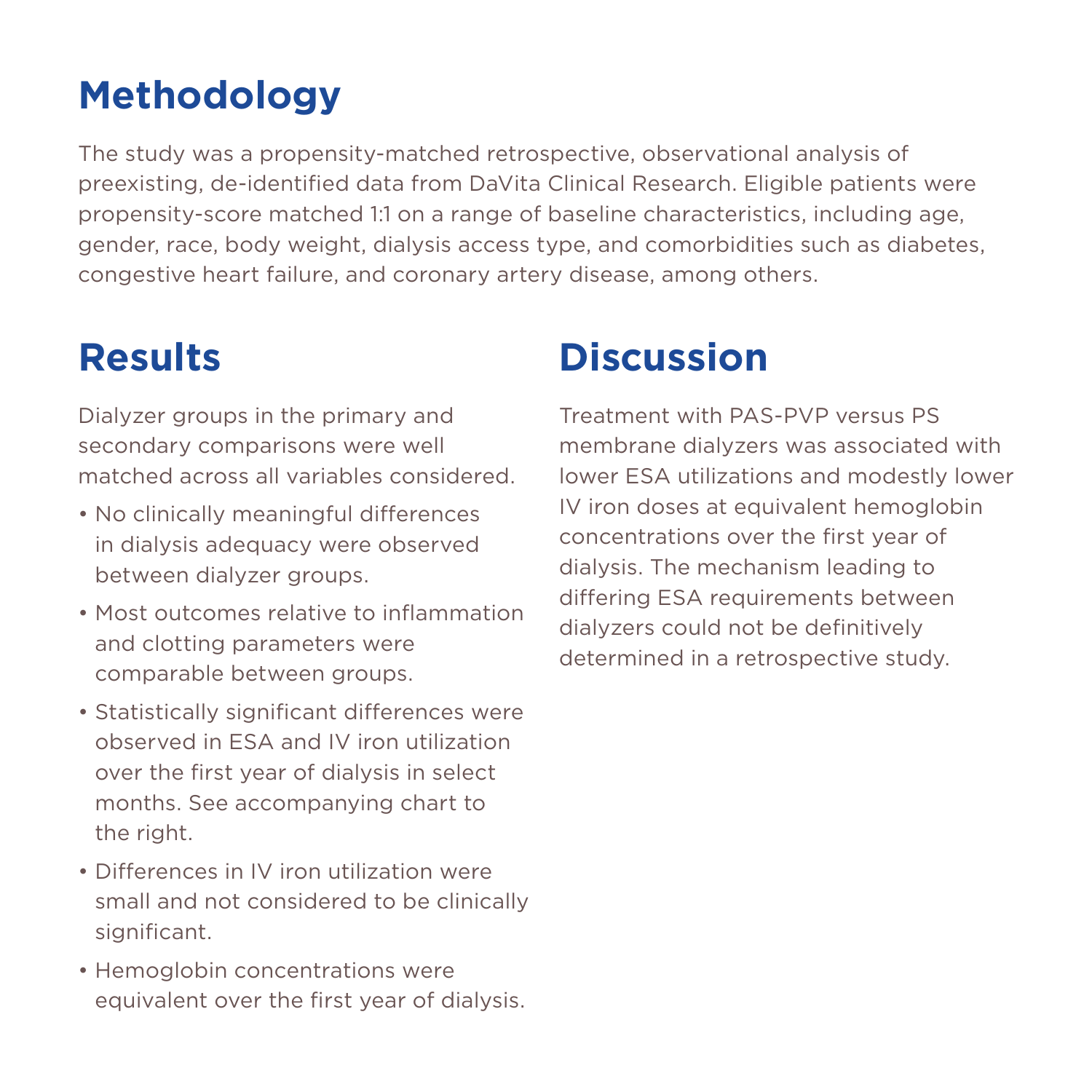

PAS-PVP vs PS-180



#### **Primary comparison**

ESA use was significantly lower for PAS-PVP patients in months 1–5 and month 7 and numerically lower in all other months, compared with treatment outcomes for the larger surface area PS-160 dialyzer. The magnitude of the difference ranged from 75 to 589 U/ HD per treatment month throughout the follow-up period.

#### **Secondary comparison**

ESA utilization was lower among PAS-PVP users in all months, with differences achieving statistical significance in months 1–9, compared with the larger surface area PS-180 dialyzer. The difference in ESA utilization ranged from 239-591 U/HD per treatment in months 1–9. Per-session ESA doses were greater in the secondary comparison than in the primary comparison; however, the difference is consistent with larger patients requiring higher ESA doses to achieve equivalent hemoglobin concentrations.